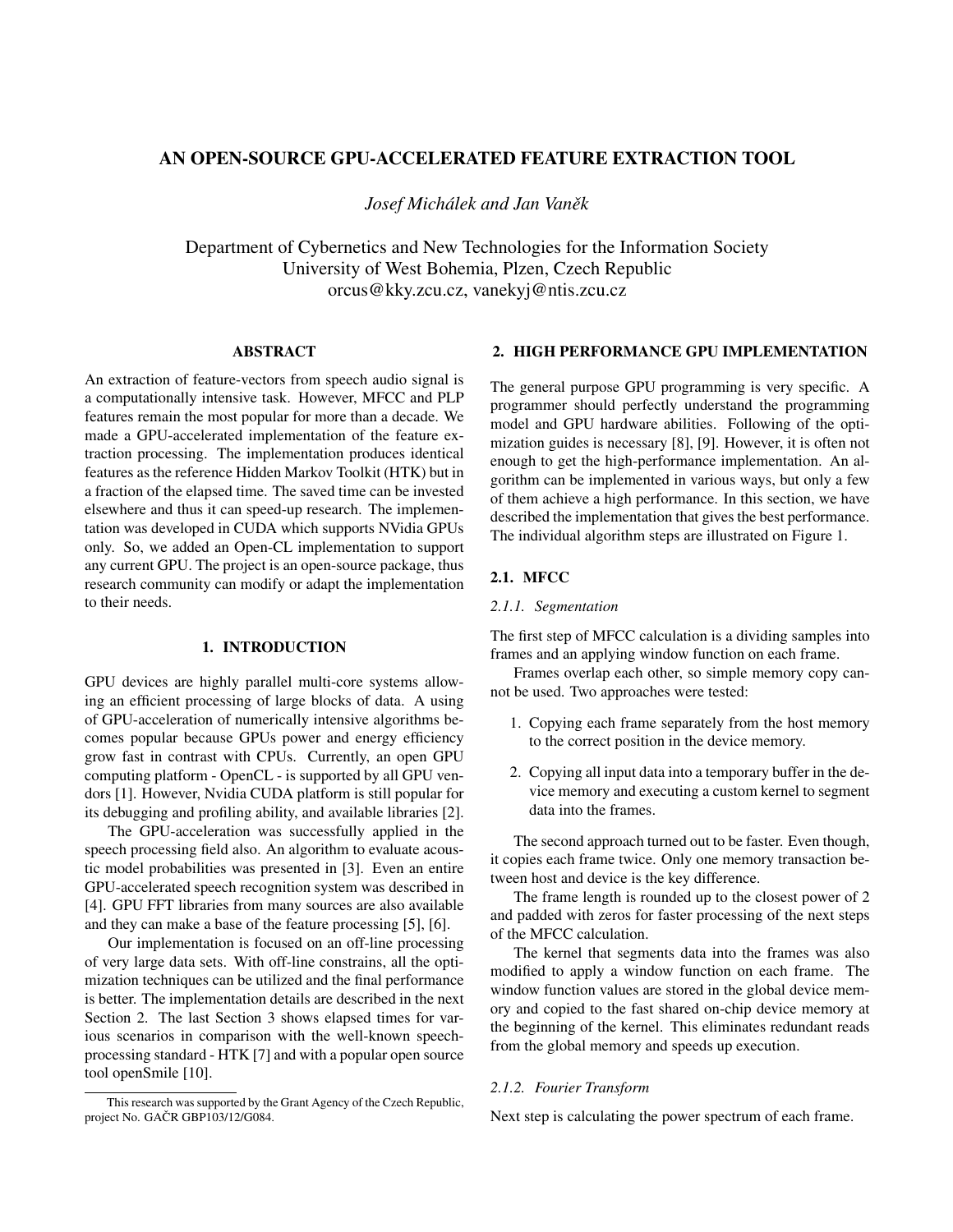



Fig. 1. Block diagram of implemented methods

The Fourier transform is calculated using CUFFT library and its implementation of the FFT algorithm in the CUDA variant. The AMD FFT implementation is used in the OpenCL case. These libraries use several optimizations and the performance peak is obtained if the length of input data is power of 2. For a real input of length  $N$ , CUFFT returns complex data of length  $N/2 + 1$ . The rest of the Fourier coefficients can be calculated from these. Because only magnitude is needed, sign of imaginary part of coefficients is not important and a code branching can be avoided.

A custom kernel was written to calculate the magnitude of the complex Fourier coefficients. This power spectrum is then stored into the device memory in transposed order which enables a fast coalesced access in the mel-filter-bank kernel.

### *2.1.3. Mel Filter Bank*

Applying the mel-filter-bank means calculating discrete convolution of the filter function and the power spectrum for each filter. This operation can be easily implemented using matrix

multiplication, where rows of the left matrix are input frames and columns of the right matrix contain the filter function values for the individual filters. Because the majority of such filter matrix is filled with zeros, this approach leads to waste memory throughput, where zeros are read and written, and also redundant instructions.

To omit the junk computations and memory transfers, we wrote an optimized kernel to apply mel-filter-bank. Each frame is processed by one thread. Threads read the input data in order from the first to the last one, multiply the data by the filter function value and add the result to a register. When the end of the filter is reached, the accumulated value in the register is equal to value of the particular mel-filter. Logarithm of this value is then written into an output buffer. Because only two filters overlap at one point, only two registers are needed for this calculation. The filter function values are stored in a matrix, which is generated during program initialization.

Data is stored in the device memory frame by frame and it would lead to slow uncoalesced access in this kernel. From that reason, the power spectrum is transposed before the melfilter-bank kernel is executed.

# *2.1.4. DCT*

The last step in the MFCC calculation is decorrelation. Our implementation uses type-II DCT.

A matrix of the DCT coefficients is constructed during the program initialization and DCT of every frame is calculated by multiplying all data by the DCT matrix.

The matrix multiplication is done using CUBLAS library or AMD OpenCL library. These libraries allow to specify if each matrix should be read transposed or not. For our input data, the multiplication was the fastest if both matrices were transposed. Transposing output of the mel-filter-bank kernel also ensures coalesced writes to memory.

### *2.1.5. Delta Coefficients*

Delta coefficients for one frame are computed from its several neighboring frames. It means, that the input data must be read several times to calculate the delta coefficients. Since the input data are in the global memory, the read operation can be costly and it should be avoided if possible.

Our implementation calculates the delta coefficients in blocks with a predefined size. The block of the input data is copied into shared memory and all subsequent calculations on this block use only data in the shared memory and not in the global memory. Only the overlapping block boundaries data which are needed to calculate the delta coefficients are read twice.

Acceleration (delta-delta) coefficients are calculated using the same kernel, only executed on the delta coefficients.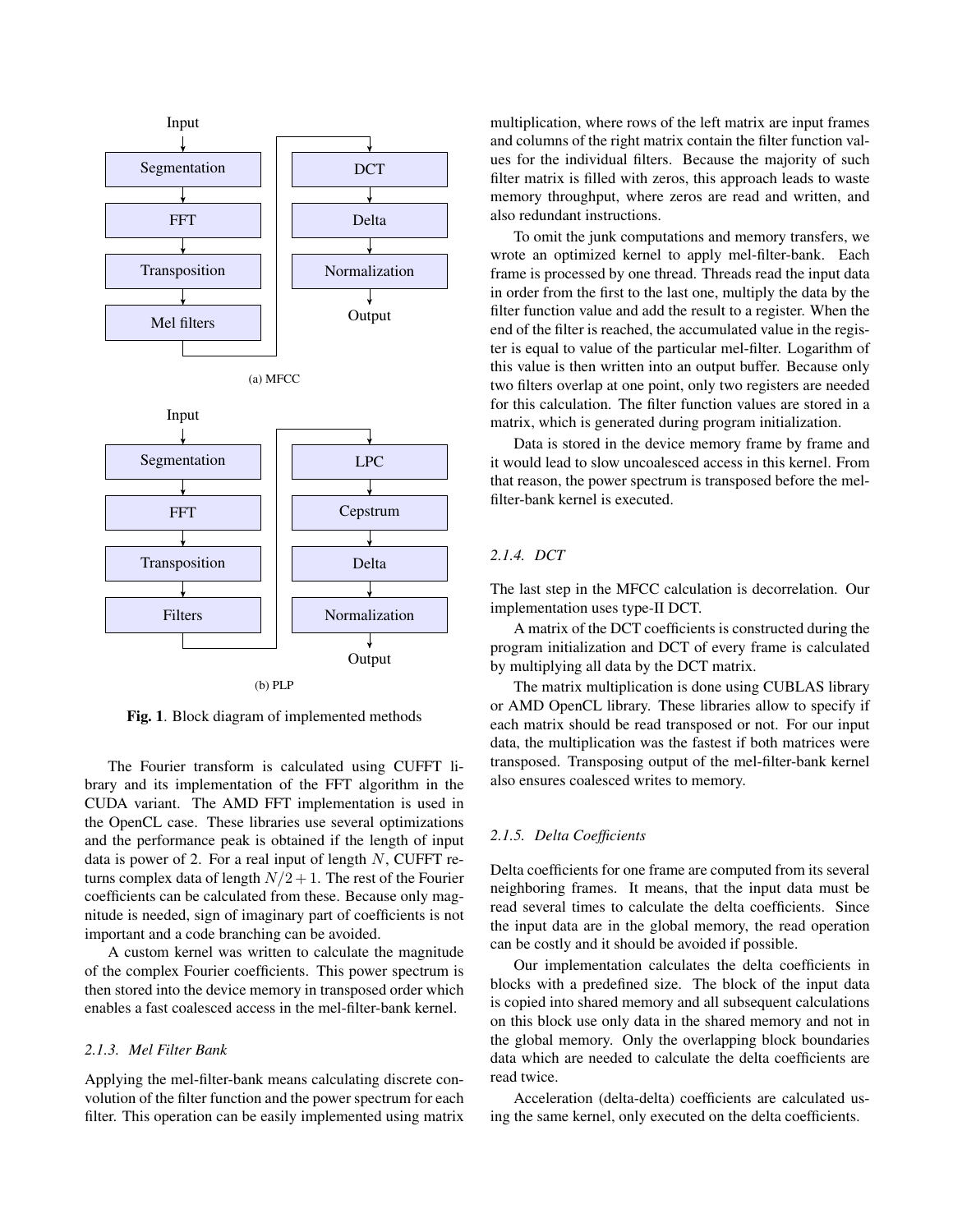## *2.1.6. Normalization*

Our implementation supports several normalization types. Data characteristics, like mean or variance, must be gathered prior to normalization itself for some of them.

The solution using two kernels turned out to be the fastest one. Input data are divided into specific number of blocks and the first kernel gathers characteristics for such blocks. The first kernel results are then merged by the second kernel.

Another kernel is then executed to do the normalization itself. It copies required data characteristics to the shared memory to minimize global memory reads and performs an in-place normalization.

### 2.2. PLP

PLP speech analysis consists of several parts. Some of them are identical to MFCC. Segmentation, Fourier transform, delta coefficients and normalization is implemented the same way as in the MFCC case. PLP uses power spectrum squared right after FFT that is only an exception.

#### *2.2.1. Filter Bank*

Filters used in PLP have different shape than those used in MFCC, but filtration itself is done the same way.

Many filters overlap at one point, so the same approach as in mel-filtering cannot be used. Filters are stored in a matrix, where each row represents particular filters. We wrote a kernel that multiplies the input data by this filter matrix. Because filters occupy only minor portion of the matrix, special care is taken to loop only over significant values during the matrix multiplication.

After the filter value is calculated, it is raised by the exponent of 0.3 and written into the output buffer.

## *2.2.2. LPC*

To calculate linear prediction coefficients, one musts get autocorrelation coefficients firstly. These can be calculated as a linear combination of the filter values from the last step. In our implementation, this is done using CUBLAS or AMD library. A matrix is constructed during the program initialization and the filter values are multiplied by the matrix. The result of this operation is a matrix of autocorrelation coefficients with each row corresponding to the particular frame.

Then, we can apply Levinson-Durbin algorithm to calculate linear prediction coefficients. This algorithm is recursive and cannot be easily parallelized. Therefore, each frame is processed by one thread. Input data is organized in such a way, that the coalesced access occurs as often as possible and threads in warps do not diverge.

Algorithm uses some output data to calculate other output data and this leads to too many global memory accesses. Therefore, all output data is saved into the shared memory and they are flushed into the global memory at the end of calculations only. An all-pole model order is usually small enough to fit all linear prediction coefficients into the shared memory. If there is not enough space, a fallback kernel is executed, which operates only with the global memory.

### *2.2.3. Cepstral Coefficients*

Cepstral coefficients represent the output of our implementation. They are calculated from linear prediction coefficients using another recursive algorithm. The same approach as in the LPC calculation was chosen, where all the output data resides in the shared memory as long as possible and they are flushed into the global memory when they are not needed anymore.

### 3. RESULTS

#### 3.1. Experiment Setup

HTK was chosen as a reference implementation of MFCC and PLP. The same setup was used also for openSMILE (marked as oS in tables bellow).

The feature processing implementation was tested on several data sets, each 10 hours long. Input data was sampled at 8 kHz and 44 kHz to show processing performance on the two common sample rates, telephone and audio CD quality.

Tests were also run on input sound files of variable length. We select two categories. Lengths between 10-20 seconds are marked as short files and 5-10 minutes for long files.

All tests were performed on system with following configuration:

- CPU: Intel Core 2 Quad Q6600
- Motherboard: Asus P5Q-E
- GPU: NVidia GTX 660
- SSD: Samsung SSD 830 256 GB
- HDD: Seagate Barracuda ST2000DM001

The same input and output drive is used for test setups HDD to HDD and SSD to SSD. Storage device speed was also limited due to motherboard supporting only SATA II.

MFCC configuration details:

- Window size: 20 ms
- Window overlap: 10 ms
- Filter count: 15 for 8 kHz, 25 for 44 kHz
- Output cepstral coefficients: 13 including 0'th
- Delta and acceleration window size: 3

PLP configuration details: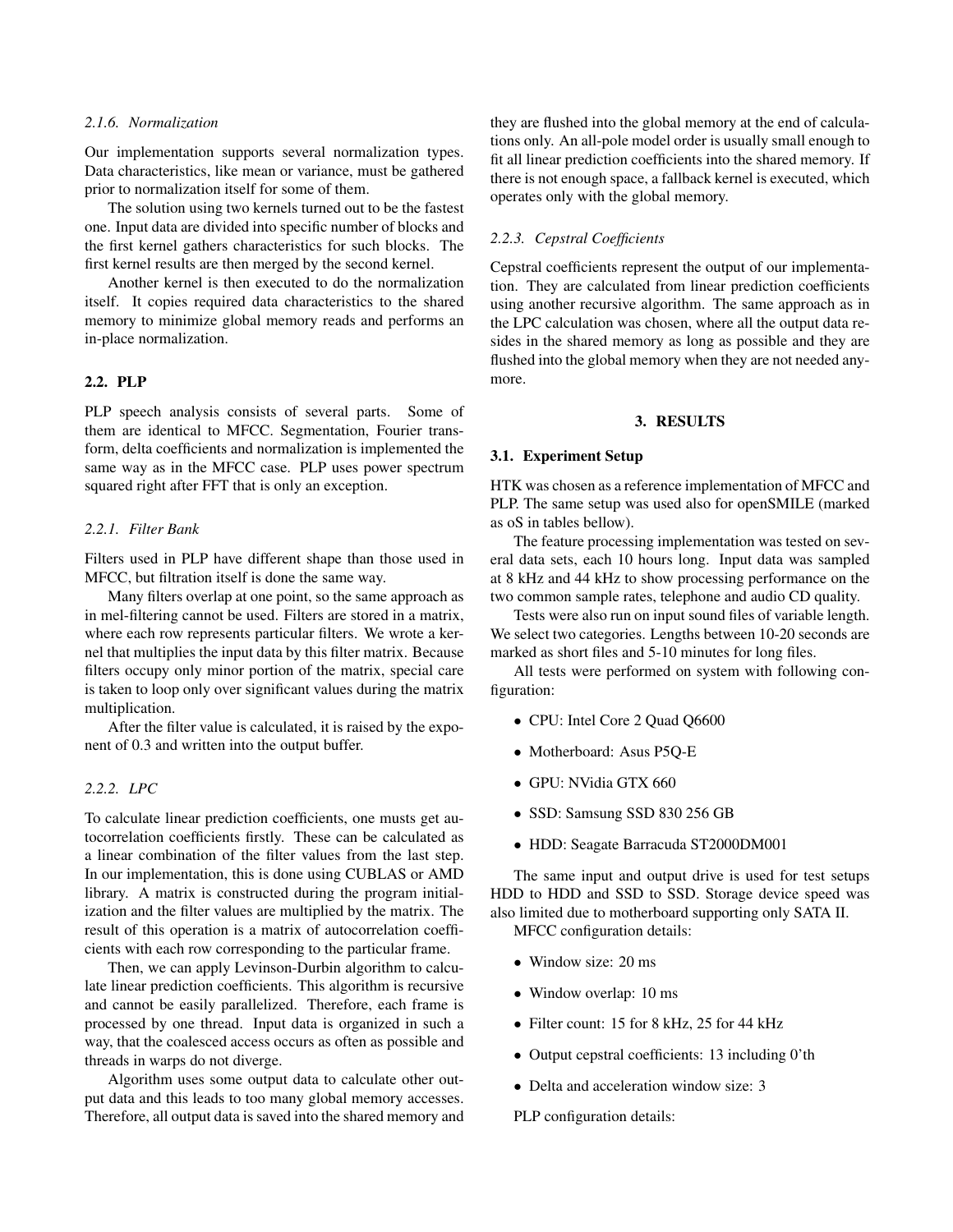| <b>THOIC</b> 1. THE CC parameterization three in becomes |                       |                |       |                       |                |      |                       |       |      |                       |                |       |
|----------------------------------------------------------|-----------------------|----------------|-------|-----------------------|----------------|------|-----------------------|-------|------|-----------------------|----------------|-------|
|                                                          | $HDD \rightarrow HDD$ |                |       | $SSD \rightarrow SSD$ |                |      | $SSD \rightarrow HDD$ |       |      | $HDD \rightarrow SSD$ |                |       |
| Input                                                    | <b>HTK</b>            | <sub>o</sub> S | Afet  | <b>HTK</b>            | <sub>o</sub> S | Afet | HTK                   | oS    | Afet | <b>HTK</b>            | <sub>o</sub> S | Afet  |
| Short 8 kHz                                              | 143.2                 | 347.3          | 37.5  | 109.2                 | 346.4          | 28.6 | 61.1                  | 346.5 | 33.9 | 137.1                 | 344.6          | 29.7  |
| Long 8 kHz                                               | 109.3                 | 282.9          | 6.1   | 88.6                  | 281.9          | 6.0  | 88.6                  | 283.4 | 6.5  | 97.5                  | 283.2          | 6.1   |
| Short 44 kHz                                             | 364.6                 | 998.2          | 172.3 | 273.8                 | 1002.5         | 57.1 | 275.3                 | 997.1 | 63.1 | 336.7                 | 1001.0         | 109.1 |
| Long 44 kHz                                              | 272.2                 | 875.7          | 46.8  | 252.6                 | 875.1          | 28.9 | 254.2                 | 874.2 | 28.4 | 266.6                 | 873.9          | 37.9  |

Table 1. MFCC parameterization time in seconds

Table 2. PLP parameterization time in seconds

|                                                          | $HDD \rightarrow HDD$           |                                   |                              | $SSD \rightarrow SSD$          |                                   |                             | $SSD \rightarrow HDD$          |                                   |                             | $HDD \rightarrow SSD$           |                                   |                              |
|----------------------------------------------------------|---------------------------------|-----------------------------------|------------------------------|--------------------------------|-----------------------------------|-----------------------------|--------------------------------|-----------------------------------|-----------------------------|---------------------------------|-----------------------------------|------------------------------|
| Input                                                    | HTK                             | <sub>o</sub> S                    | Afet                         | HTK                            | <sub>o</sub> S                    | Afet                        | HTK                            | oS                                | Afet                        | HTK                             | 0S                                | Afet                         |
| Short 8 kHz<br>Long 8 kHz<br>Short 44 kHz<br>Long 44 kHz | 108.2<br>82.8<br>298.8<br>201.5 | 361.5<br>293.8<br>1008.9<br>889.6 | 36.6<br>7.1<br>175.7<br>49.5 | 76.1<br>59.8<br>200.0<br>183.0 | 363.3<br>299.0<br>1012.7<br>893.1 | 29.9<br>7.3<br>62.0<br>31.7 | 43.5<br>59.1<br>202.7<br>183.6 | 360.4<br>289.4<br>1007.1<br>886.9 | 34.6<br>7.3<br>70.3<br>31.0 | 101.6<br>68.1<br>255.5<br>198.6 | 358.6<br>289.5<br>1008.2<br>888.0 | 30.4<br>7.0<br>120.3<br>40.5 |



Fig. 2. Time spent in various program sections for MFCC (Long 8kHz, from HDD to HDD)



Fig. 3. Time spent in various program sections for PLP (Long 8kHz, from HDD to HDD)